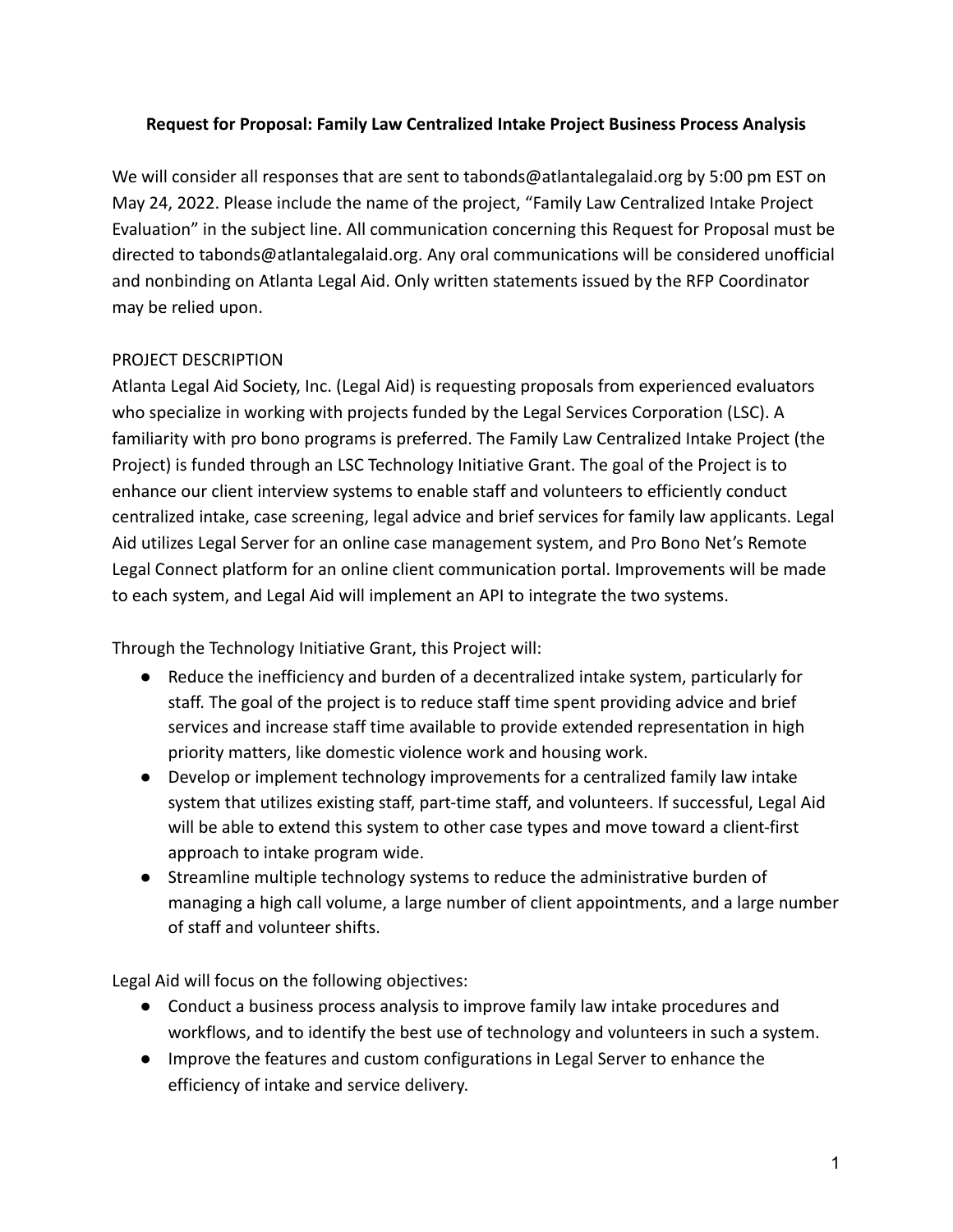● Improve GeorgiaLegalConnect.org, Legal Aid's client communication portal using Pro Bono Net's Remote Legal Connect platform.

Planned improvements include:

- Develop Legal Server infrastructure improvements that enable efficient client intake (both online and telephone), screening and advice appointments.
- Create Legal Server appointment notification workflows for staff, volunteers and clients. These workflows will use SMS messages and/or email to provide appointment confirmation, appointment reminders, and notification of appointment or cancellations.
- Develop Legal Server user interface improvement will allow Legal Aid to track screening and intake appointments as well as view "prescreen" telephone applications together with online intakes in one list on the homepage.
- Create five guided navigation interviews for both online and standard telephone intake. The interviews will help staff and volunteers triage the 5 common family law topics.
- Use Legal Server's Guided Navigation tool and Generic Outgoing API block to create client accounts in Pro Bono Net's Remote Legal Connect platform.
- Develop the technology for at least two advocates to participate in video conferences in Remote Legal Connect.
- Pilot a softphone feature within RLC. This proof of concept will provide remote advocates an easy way to call clients from a Legal Aid-designated phone number instead of their personal or law firm phone numbers, when a client cannot use the video tool.
- Develop an expanded intake manual and guidelines. Further, Legal Aid will develop family law advice and brief services document templates and external forms that will expedite legal advice and brief services in family law cases.

# EVALUATION DESCRIPTION

Through this RFP, Legal Aid seeks to enter into a contractual agreement with an evaluator to guide stakeholders through analysis and improvement of our family law applicant intake process to determine where policy and technology workflows should be improved and to determine the best way to incorporate volunteers.

Legal Aid will seek sound methods to:

- Evaluate Legal Aid's family law intake procedures, workflows and policies;
- Identify areas where our intake policy and technology should be improved to increase efficiency by reducing the time dedicated to processing applications and reducing the time required for clients to learn the outcome of their application.
- Identify areas where our intake policy and technology should be improved to increase traditional and non-traditional volunteer participation in family law intake, advice and brief service.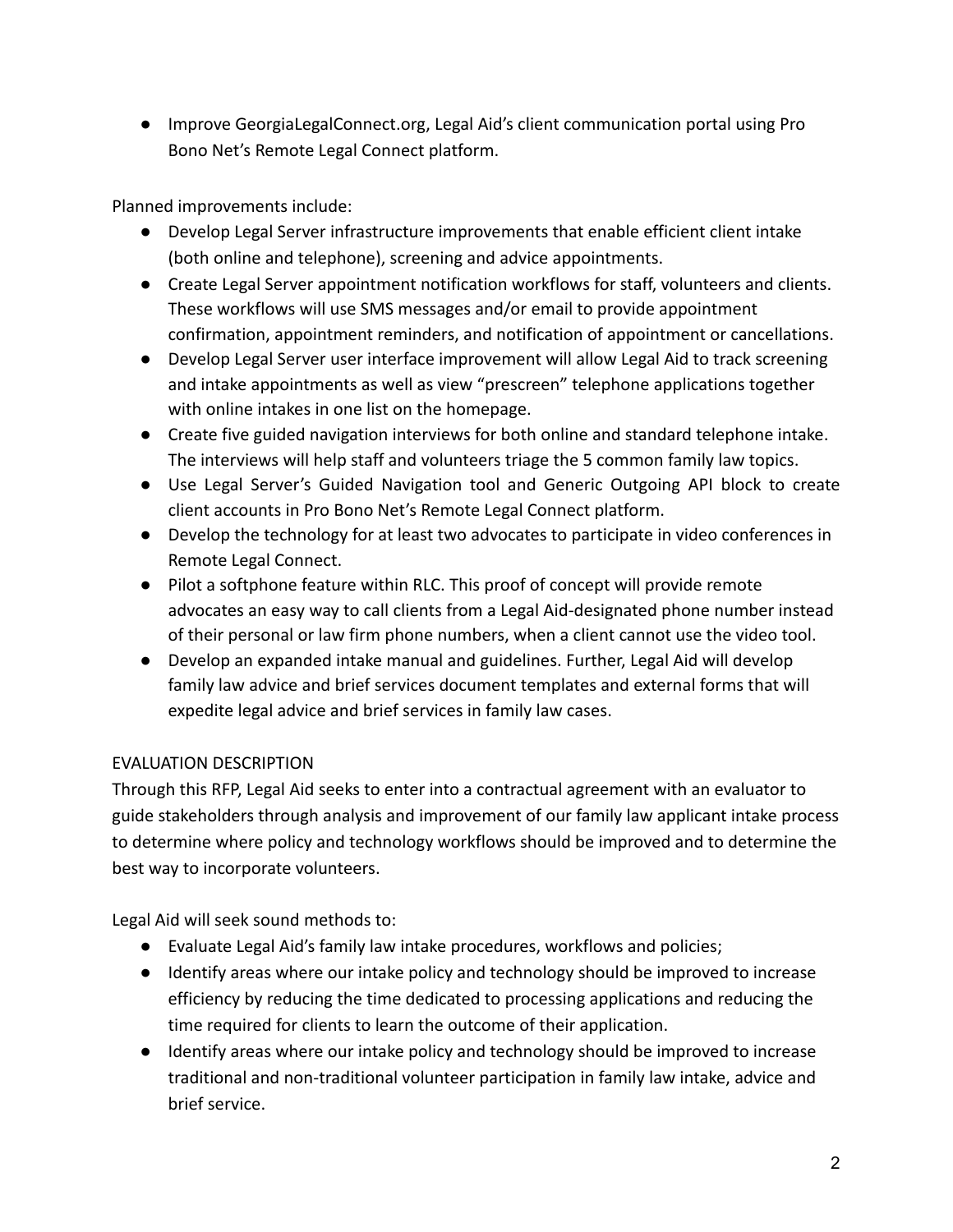- Identify methods for assessing the effectiveness of the Project.
- Develop a plan for implementing improvements.
- Assist Legal Aid staff to develop an expanded intake manual and guidelines for family law cases (and other areas if appropriate) and develop advice and brief services document templates and external forms that will expedite legal advice and brief services in family law cases.

For reference, the Project Project Plan is included in this RFP as Attachment 1.

### WHO WE ARE

Atlanta Legal Aid provides free legal help to low-income metro-Atlantans to help meet basic needs. Legal Aid handles approximately 20,000 cases each year. About one-third of these cases are family law. Every week, Legal Aid processes nearly 130 family law applications. About 20 percent of those applications begin as online applications. The volume of Legal Aid's family law applications increased with the launch of online intake at the beginning of the COVID-19 pandemic. While an important additional access point for applicants, it has also increased the volume of applicants with low-priority family law cases. Legal Aid currently maintains a decentralized intake system, spread out over 5 county offices.

| Objective                                                  | Deadline                           |
|------------------------------------------------------------|------------------------------------|
| RFP released                                               | May 10, 2022                       |
| Responses due                                              | no later than 5pm EST May 24, 2022 |
| Successful bidder announced                                | May 31, 2022                       |
| Evaluator submits a work plan and timeline for<br>approval | June 10, 2022                      |
| Contract signed and work commences                         | June 17, 2022                      |
| Draft evaluation report                                    | August 1, 2022                     |
| Review and revision process                                | September 23, 2022                 |
| Final draft of evaluation report due                       | October 7, 2022                    |

#### PROJECT SCHEDULE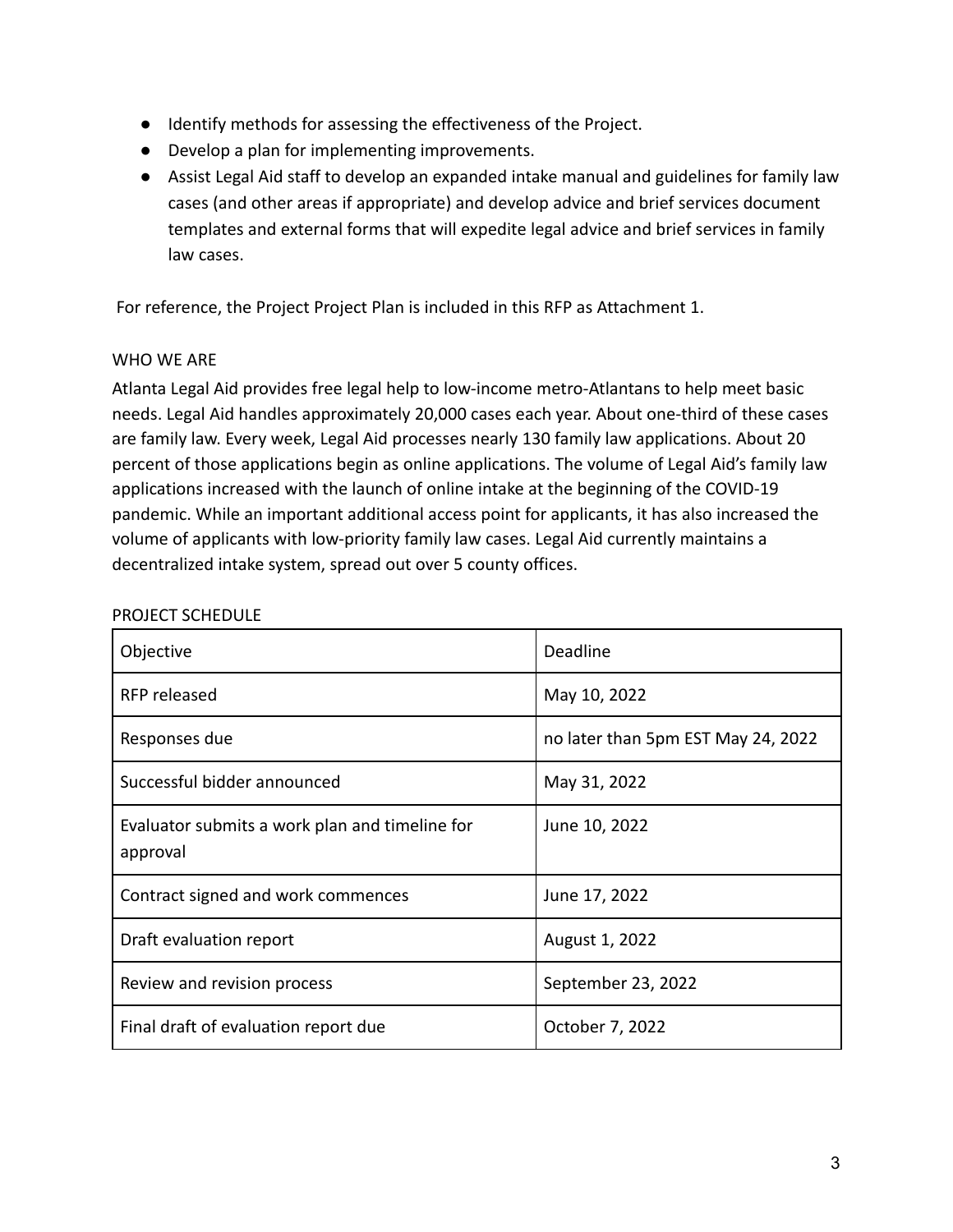## PAYMENT

Payment arrangements will be negotiated with the successful vendor and may include monthly invoices with 30‐day net terms, or 3‐4 installments based on agreed upon milestones. With any payment arrangement, the final invoice or payment will be made upon satisfactory completion of final usability testing tasks.

## THE INFORMATION WE NEED

For consideration, please provide:

- 1. Vendor's Name, address, federal tax identification number or Social Security Number (SSN), Uniform Business Identifier (UBI) number, and a description of the vendor's legal status, e.g., corporation, sole proprietor, etc.
- 2. Vendor contact's Name, telephone number, fax number and email.
- 3. A statement that guarantees that the response constitutes a firm offer valid for sixty (60) days following receipt and that Legal Aid may accept any time within the 60 day period.
- 4. A statement on whether the vendor or any employee of the vendor is related by blood or marriage to an Legal Aid employee or resides with an Legal Aid employee. If there are such relationships, list the names and relationships of said parties. Include the position and responsibilities within the vendor's organization of such vendor employees.
- 5. State whether the vendor has been a party in any litigation during the past five (5) years, all such incidents except employment related cases must be described, including the other parties' name, address, and telephone number. Present the vendor's position on the matter.
- 6. Provide two (2) references for evaluation projects you have completed. Please include a phone number or email address of the referenced individual so he/she may be contacted.
- 7. Provide an estimated number of hours you believe the project will take.
- 8. Provide a statement of your compensation requirements. Proposals that exceed 10 pages in length will not be accepted. Late proposals will not be accepted and will be automatically disqualified from further consideration. Vendors must respond to each question/requirement listed above. In preparing their response, vendors should restate each requirement and then give their response.

# SELECTION CRITERIA

We will consider all responses that are sent to tabonds@atlantalegalaid.org by 5:00 pm EST on May 24, 2022. Please include the name of the project, "Family Law Centralized Intake Project Evaluation" in the subject line. The following will be key factors in our decision-making process:

● Demonstrated commitment to exceptional customer service and responding to client requests in a timely fashion